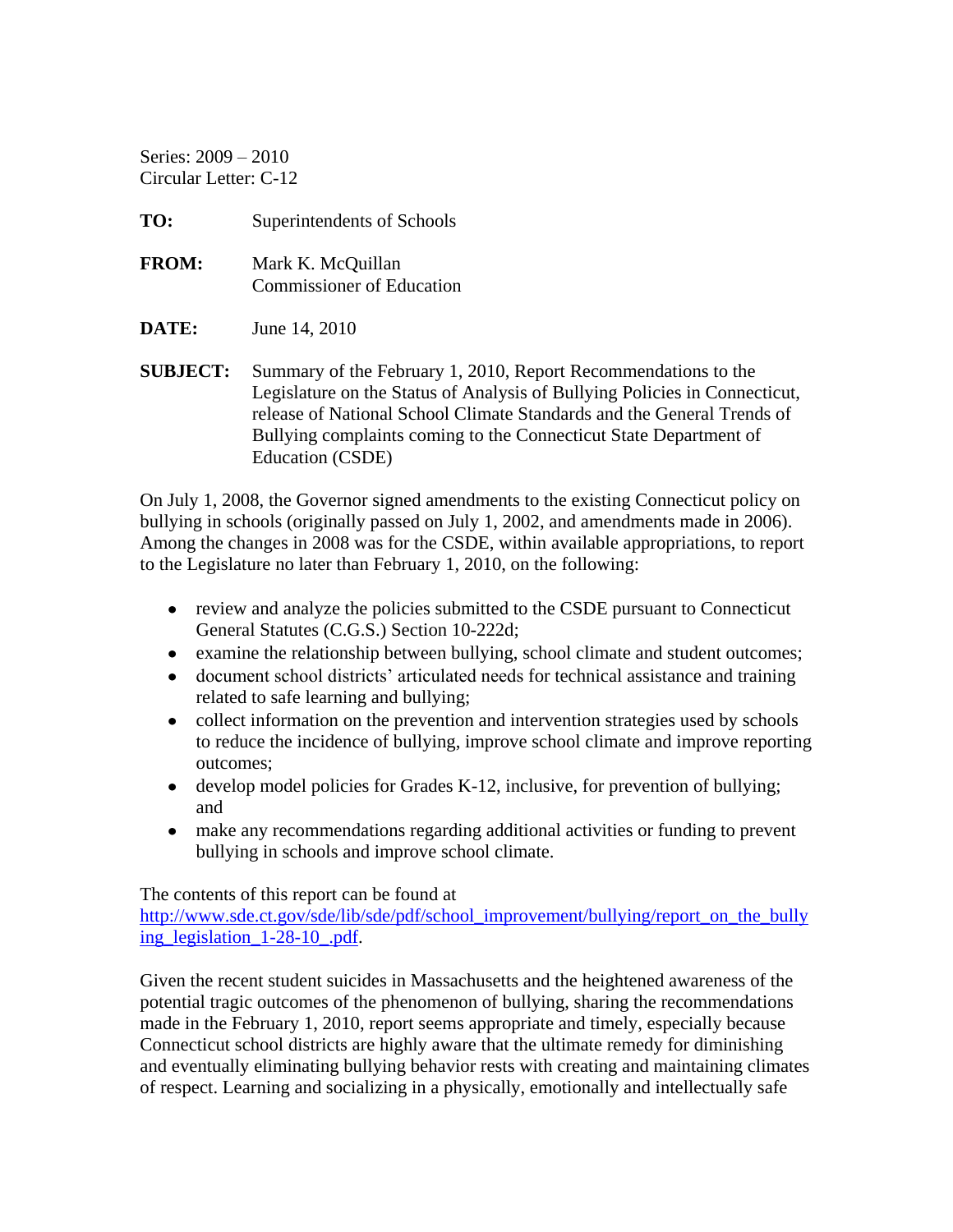Summary of the February 1, 2010, Report Recommendations June 14, 2010 Page 2

school climate is the right of every student in our state. The CSDE recommended four research-based changes to C.G.S. Section 10-222d.

Implementing these recommendations is highly likely to prevent bullying in schools and improve school climate. The following are four high priority recommendations.

## 1. **Amend C.G.S. Section 10-222d, "***Policy on Bullying Behavior"* **to become the**  *Policy on Creating Safe School Climates***.**

**Rationale:** C.G.S. Section 10-222d should be amended and its title revised to encourage districts to create Safe School Climates. Reframing the current statute will articulate and honor the "spirit" of the law (creating physically, emotionally, socially and intellectually safe and healthy learning environments for children). Doing so would place increased focus and attention on prevention by being proactive, rather than reactive, and would be aligned with all other CSDE efforts. Additionally, reframing the statute in this manner would align with the national School Climate Standards.

## 2. **Change the definition of "bullying" to recognize and align the state and federal legal differences between "bullying" and "harassment."**

**Rationale:** The present definition of "bullying" in C.G.S. Section 10-222d contains inconsistencies with state and federal harassment legislation and is not entirely consistent with the federal Family Educational Rights Privacy Act (FERPA). Amending the current definition of bullying to recognize these legal differences between "bullying" and "harassment" will provide clarity and direction for schools. It is further recommended that "bullying" be given the level of weight commensurate with that given to "harassment." Making these changes would mean that bullying complaints would be required to be taken as seriously as would complaints under Title II, Title VI, Title IX, and 504 pursuant to federal civil rights laws (severe, persistent or pervasive). Bullying will not significantly diminish until it is considered on par with matters of discrimination, harassment and hate crimes that exist for the state and federally identified protected classes.

## 3. **Develop and implement statewide common school climate assessments**

**Rationale:** C.G.S. Section 10-222g, "Prevention and intervention strategy regarding bullying," currently requires that schools implement a "school survey to determine the prevalence of bullying." CSDE recommends amending this statute to require districts to assess the quality of the school climate rather than assessing the prevalence of bullying in school. School Climate Assessments will allow districts to collect meaningful data to determine if efforts to improve school climate and diminish bullying are successful or, if not, to implement the necessary improvement plans. Because of the known relationships among the quality of the school climate, dropout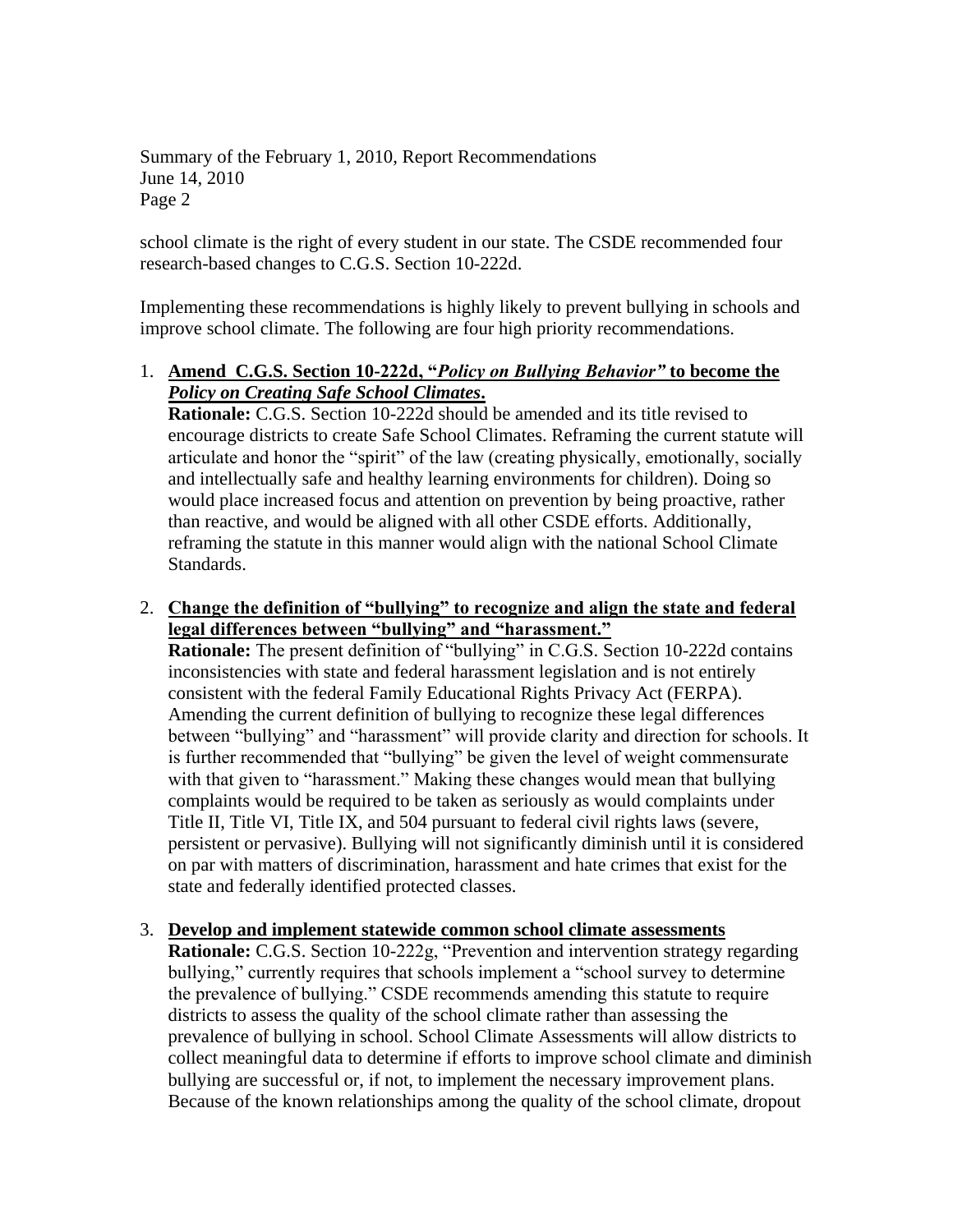Summary of the February 1, 2010, Report Recommendations June 14, 2010 Page 3

rates, levels of academic achievement and overall positive student outcomes, this kind of assessment will support the overarching CSDE goals for school and district improvement in academic achievement for all students.

## 4. **Provide sufficient funding to complete the above three legislative recommendations.**

**Rationale:** The above recommendations will require appropriations to be completed.

All local school districts are working diligently to make their schools safe for all school community members, including students, parents/guardians, faculty and staff. It remains the case that allegations of bullying in schools persist, regardless of this focused attention paid to improving school climate. One tool that may be of help to districts and schools are the recently released, National School Climate Standards. Guided learning according to standards-based curriculums has long been a hallmark of high performing schools. Since March 2010, there are now standards-based criteria in the area of school climate and I recommend that you review these standards and consider adoption. The contents of these standards can be found at [http://www.sde.ct.gov/sde/lib/sde/pdf/school\\_improvement/bullying/school\\_climate\\_](http://www.sde.ct.gov/sde/lib/sde/pdf/school_improvement/bullying/school_climate_standards_csee-march_2010.pdf) [standards\\_csee-march\\_2010.pdf.](http://www.sde.ct.gov/sde/lib/sde/pdf/school_improvement/bullying/school_climate_standards_csee-march_2010.pdf) Experts from throughout the country have worked collaboratively to align these standards with innovative research in the climate/culture, social/emotional, school safety and behavioral arenas. These standards support and enhance the work that Connecticut is doing to raise student achievement, especially for those children who require targeted attention to close the achievement gap. Additional work is currently being done to recommend specific and concrete strategies that will make these broad school climate standards and indicators easier to implement in practice. The United States Department of Education is similarly working to place School Climate at the center of the reauthorization of Title IV (Safe and Drug Free Schools). Adopting these current National School Climate Standards aligns with all of this ongoing work and the work of the Connecticut Accountability for Learning Initiative (CALI).

In closing, despite the on-going and collaborative work among local educational agencies (LEAs) and the CSDE, allegations of bullying continue to come to our attention, and this year in increased numbers. In part, this may be due to the Massachusetts student suicide, but it is also due to the seriousness with which local districts and the CSDE take these allegations coupled with the hard work to make schools safe and welcoming for all. For the first time since the original passage of C.G.S. Section 10-222d in 2002, about 10 percent of the cases coming to the attention of the CSDE are from educators seeking advice of best practice and appropriate interventions for situations that they are managing. In past years, educators were only involved *after* an allegation was reported to the CSDE. This is important progress.